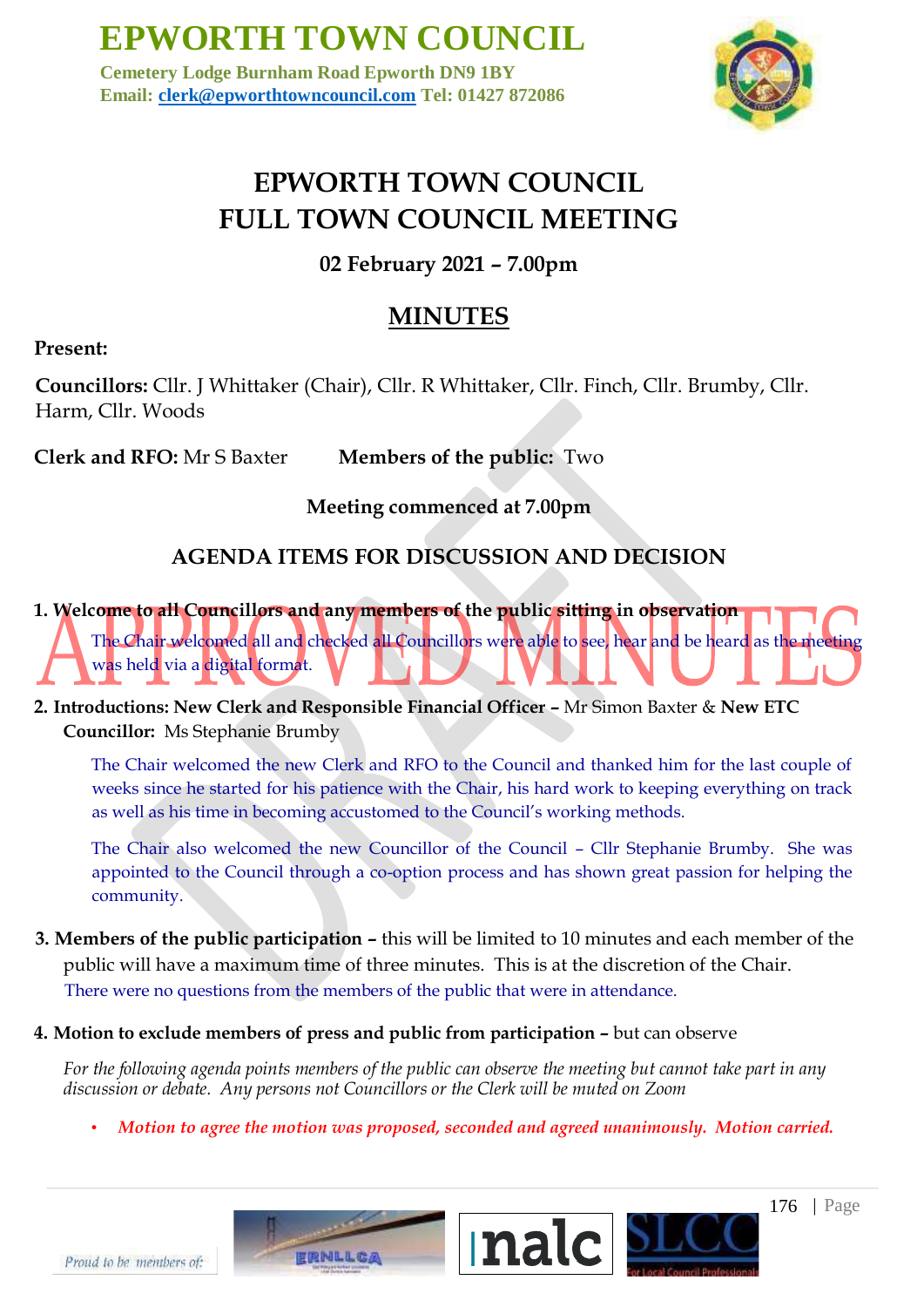**Cemetery Lodge Burnham Road Epworth DN9 1BY Email: clerk@epworthtowncouncil.com Tel: 01427 872086**



### **5. Apologies for absence from Councillors** – agreement of Councillors to accept absences

The Clerk made the Chair and the Council aware that Cllrs Stewart, Mitchell and Garner had made their apologies and would not be attending the Full Council Meeting. The Chair accepted their apologies – it was not put to a formal vote by the Council.

#### **6. Declarations of interest –** for the Council to note including dispensations presented to the Clerk

The Clerk was made aware of the following declarations of interest:

- Cllr. Woods made a declaration in regard to agenda point 15 about the hanging baskets
- Cllr. Finch made a declaration in regard to agenda point 14 about the cemetery pathway
- The Chair made a declaration in regard to agenda point 12 as it was an expense claim for him

### **7. Minutes of the last Full Meeting (05 Jan 2021) –** to confirm that the minutes are accurate

The Chair opened up the minutes to the Councillors and the watching members of the public.

The Chair stated that it had been pointed out that contrary to the minute stating that there were no members of the public present, there was one and thus the minutes needing amended. The Chair also stated that there needed to be some updated pagination.

The Council went through the minutes page by page and the Chair asked for any issues that the Councillors had in regard to the minutes not being accurate.

• *Motion to agree the minutes of the last Full Town Council Meeting held on the 05 January 2021 (subject to the amendments as described above) was proposed, seconded and agreed (with one abstention by Cllr Brumby due to her not being a Councillor at the time of the meeting). Motion carried.*

**Actions: The Clerk to amend the minutes as discussed to reflect the MOP and pagination.**

#### **8. Minutes of the Extraordinary Meeting (11 January 2021) -** to confirm the minutes are accurate

The Chair opened up the minutes to the Councillors and the watching members of the public. He explained the EOM was to appoint the Clerk following a recruitment and brief interview.

The Chair stated that there needed to be some updated pagination.

The Council went through the minutes page by page and the Chair asked for any issues that the Councillors had in regard to the minutes not being accurate.

• *Motion to agree the minutes of the Extraordinary Town Council Meeting held on the 11 January 2021 (subject to the amendments as described above) was proposed, seconded and agreed (with one abstention by Cllr Brumby due to her not being a Councillor at the time of the meeting). Motion carried.*

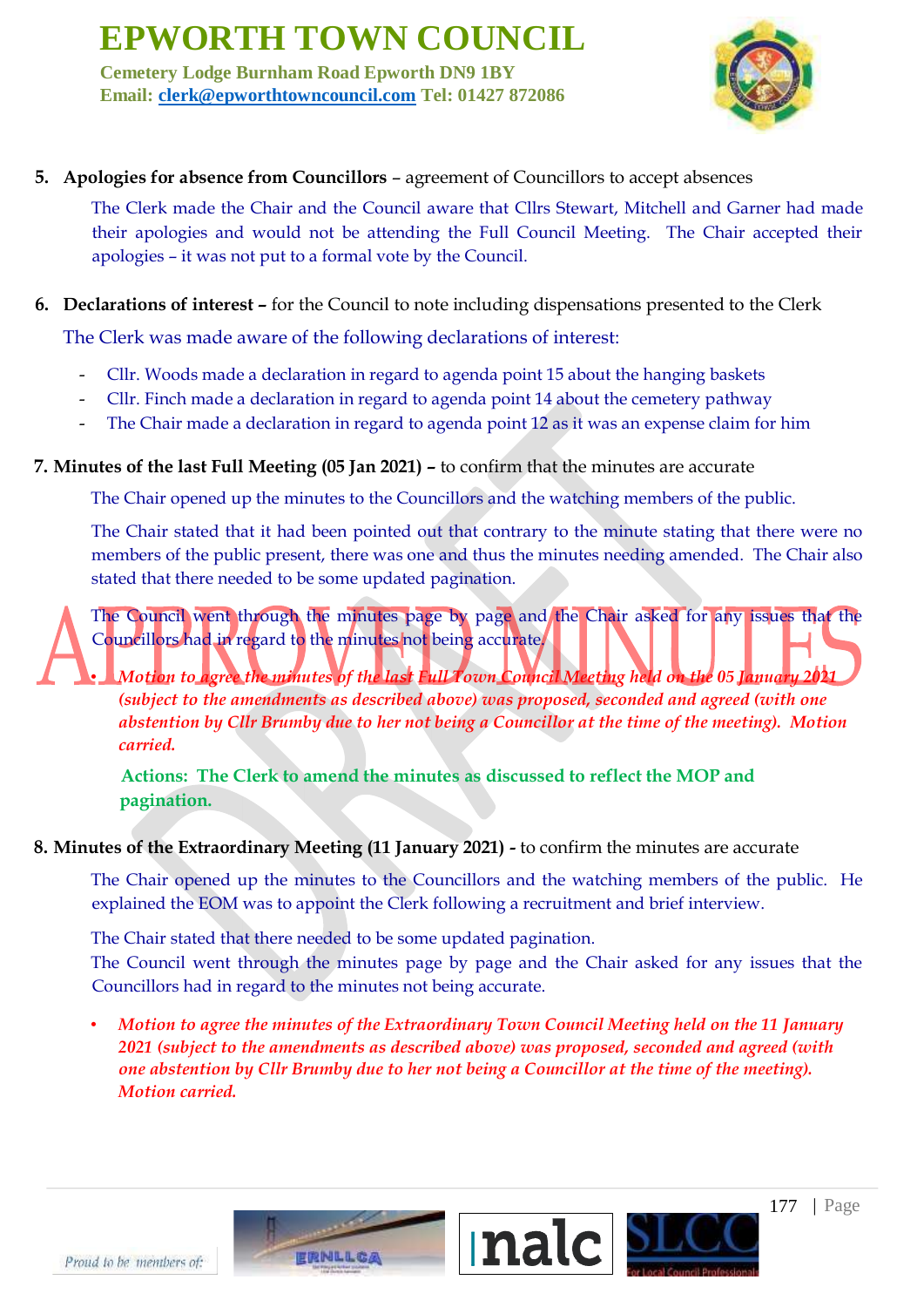**Cemetery Lodge Burnham Road Epworth DN9 1BY Email: clerk@epworthtowncouncil.com Tel: 01427 872086**



## **Actions: The Clerk to amend the minutes as discussed to reflect the MOP and pagination.**

### **9. Action and updates from the last Full Council Meeting**

The Chair stated that because of the sudden departure of the previous Clerk, various Council operations had to be prioritised for their urgency to ensure that the urgent things were completed. This meant that some things had not been done (or fully completed) but that things were quickly getting back to normal under the new Clerk. He continued by stating that because of the timeframe and other issues, the Council was not able to call a Finance Committee Meeting to discuss the proposed budget and precept and that it had to be presented at the Full Council – he did note that the Clerk had sent out the proposed budget and precept for the Councillors to read before this meeting.

The Chair stated that because there was very little time after the Clerk was appointed and the packs for the Councillors needing to go out, there was insufficient time to undertake the full financial analysis report for this month but that it would definitely return for March's meeting. He stated that there may be some format changes but these would be to make the financial documentation easier to read – any issues when the financial report is sent out to Councillors to contact the Clerk.

The Chair finished by stating that it did feel that when the Clerk was fully up and running that a review should be made to ascertain if the Council need a Deputy Clerk – and while this had been budgeted for, it may be something that the Council may deem unnecessary.

Cllr Woods wanted to state his thanks to the Chair for keeping things running as smoothly as possible and to the new Clerk for both helping the Chair (especially when the Chair was ill) and to quickly picking up the work needed.

#### **10. To receive the Chairman's announcement**

**Resignation of the Vice Chair of the Council**: The Chair stated that he has accepted the resignation of Cllr Stewart from the role of Vice Chair. The Chair wanted to state on the record the thanks of the Council to Cllr Stewart for his hard work and would looks forward to continuing the good working relationship with Cllr Stewart.

The Chair stated that it was now open for Councillors to be nominated as Vice Chair but would need a nomination and seconder from Councillors. This to be discussed at the next Full Council.

Cllr Finch expressed an interest in the Vice Chair role and would seek a nomination and a seconder.

The Chair wanted to place on record the following thanks to certain individuals who he felt had made a significant contribution to the continuation of the Council's operations during the recent time when the previous Clerk left and the new Clerk was appointed:

Simon Baxter: As the new Clerk without any normal formal handover he has worked very hard to get up to speed with what was needed and also helped the Chair to get things running to what the Council needed



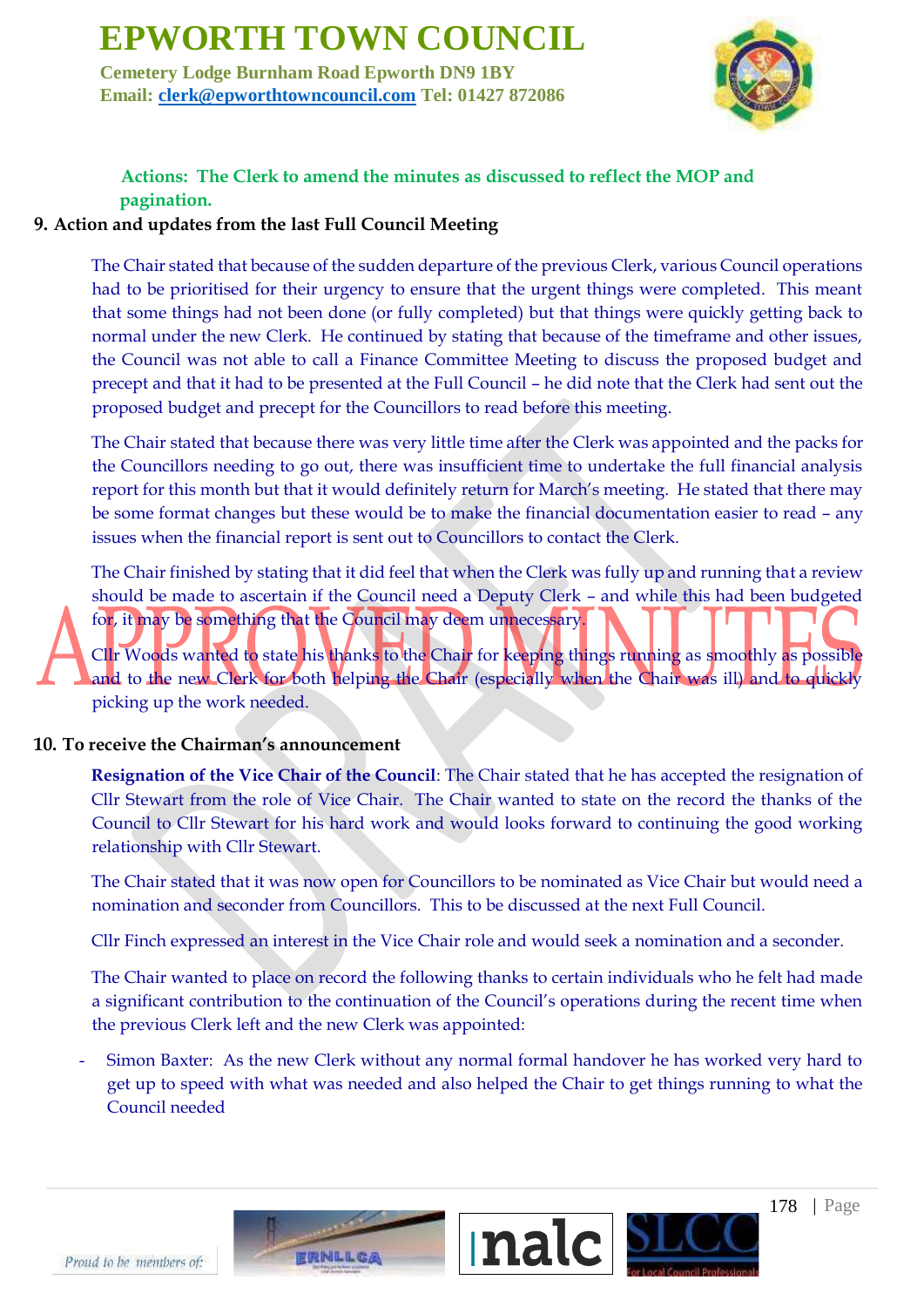**Cemetery Lodge Burnham Road Epworth DN9 1BY Email: clerk@epworthtowncouncil.com Tel: 01427 872086**



- Gary Johnson: For the help in clerking at the last Full Meeting, providing assistance to the Chair but specifically in helping the Council in the cemetery management over the last couple of months to ensure that the burials could proceed according to the proper process
- Cllr R Whittaker: for stepping to help run the Cemetery management (with Gary's assistance) while the Chair was taken ill and having to isolate away from the office. Cllr R Whittaker ensured that cemetery continued to run despite having little knowledge of the process.

### **11. To receive the reports from Ward's Councillors**

The Chair stated that he had received the Ward Report from Cllr Mitchell. The main points were:

- Flooding at West End Road formal S.19 investigation carried out and drainage board looking to resolve issues
- Covid vaccinations update NLC vaccinated almost all care home residents and staff and over 80s
- NLC has called on health authorities to appear at public meetings of Health Scrutiny Panel to answer queries on testing and waiting times
- NLC In-Bloom grants available deadline was 24 January 2021
- Potholes NLC looking to repair including large one at Market Place and Church Street and street paths at Station Road

# • Local company will start to offer full fibre broadband in next few months

## **12. Financial Update**

The Chair stated that as he stated in the Chair's announcement, there was no financial update report but that it definitely would return for March's Full Meeting.

He did state that the Clerk had provided a copy of the most recent bank statement which showed the bank balance of the Council and thus was as expected.

No comments were made from other Councillors.

### **13. Schedule of payments for approval**

| No.            | Payee                 | <b>Amount (ex VAT)</b> | Amount total | <b>Reason</b>                  |
|----------------|-----------------------|------------------------|--------------|--------------------------------|
| 1              | <b>Everflow Water</b> | 17.38<br>£             | 17.38<br>£.  | Water usage                    |
| $\overline{2}$ | MQWA Ltd              | £ 250.00               | £ $250.00$   | H&S Advisory Nov 2020          |
| 3              | Cllr J Whittaker      | £1,012.41              | £1,214.91    | <b>Tablets for Councillors</b> |
| 4              | Vodafone              | £25 (est.)             | £            | Clerk phone                    |
| 5              | MOWA Ltd              | 50.00                  | 50.00<br>£.  | H&S Advisory Jan 2021          |

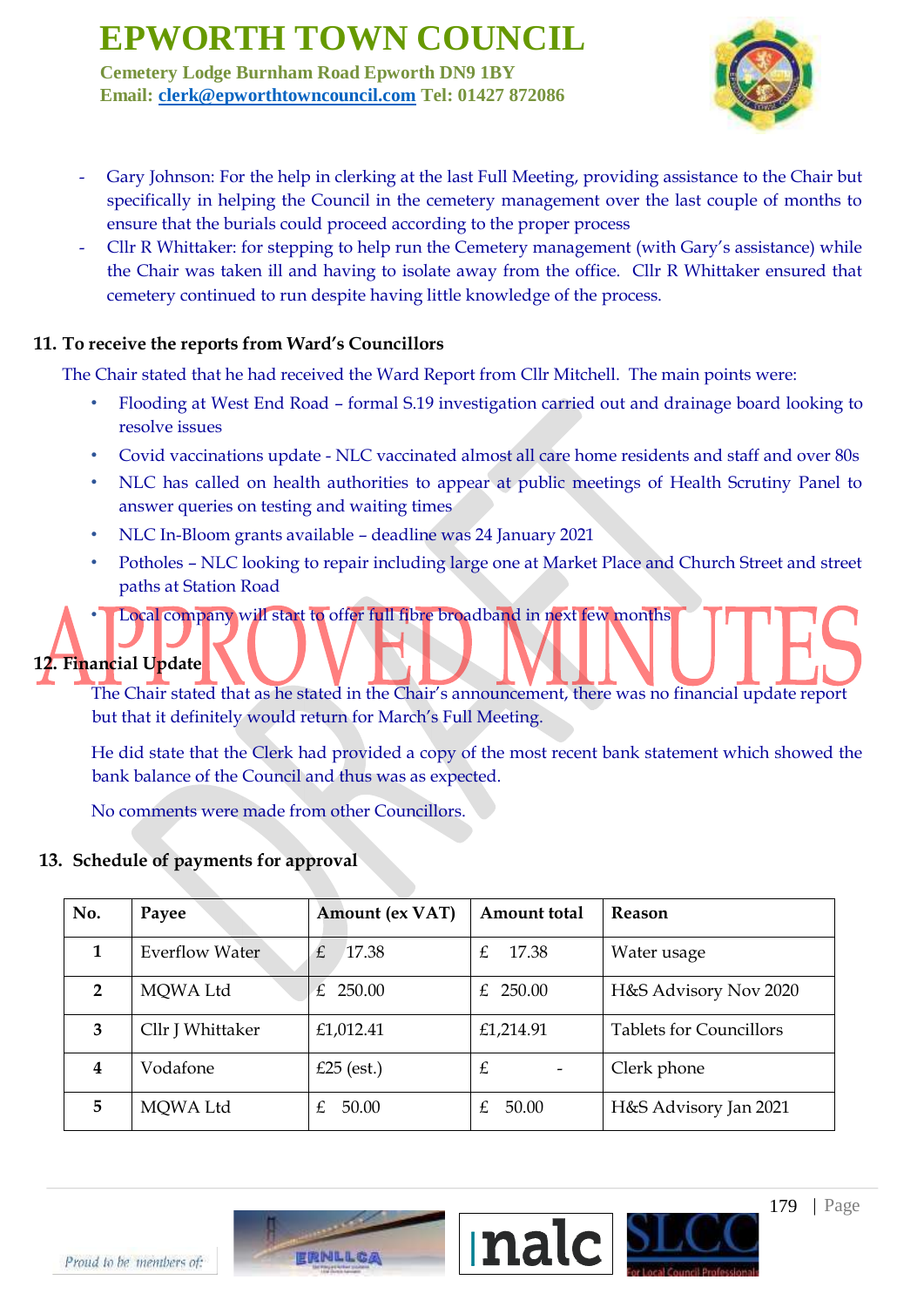**Cemetery Lodge Burnham Road Epworth DN9 1BY Email: clerk@epworthtowncouncil.com Tel: 01427 872086**



| 6 | CWS Signs                          | $£$ 180.00 | £ 216.00   | Printing          |
|---|------------------------------------|------------|------------|-------------------|
|   | PestX Ltd                          | £ $125.00$ | £ $150.00$ | Treatment of rats |
| 8 | Tourne Valley Stores $\mathcal{E}$ | 3.12       | 3.74       | <b>Battery</b>    |
|   | Plusnet                            | 33.00      | 39.60      | Internet          |

The following two payments were added in an addendum to the initial Agenda:

| ERNLLCA           | 60.00      | 72.00    | Planning Training     |
|-------------------|------------|----------|-----------------------|
| PH7 Logistics Ltd | $£$ 250.00 | £ 300.00 | HR Advice consultancy |

The Chair, due to a prior Declaration of Interest, abstained from the discussion on the approval of payments.

**Actions: The Clerk to ensure the necessary payments are made to the suppliers and the** 

• *Motion to agree the schedule of payments was proposed, seconded and agreed (with one abstention by the Chair). Motion carried*

**14. Discussion and agreement on the Budget and Precept for 2021 / 2022 –** to agree the precept for the Community following the full agreement on the full budget with specific budgeted projects

The Chair stated that the proposed budget and precept for the financial year of 2021/22 had been circulated to all Councillors for their perusal and assessment.

Cllr Stewart stated before the meeting that he felt that the budget and precept should have been discussed by the Finance Committee before it went to the Full Council. He stated that a reason he had resigned from his post as Vice Chair was that he felt a Finance Committee Meeting should have been called to discuss the proposed budget and precept

The Chair responded by again stating that due to the various issues faced by the Council including the departure of the previous clerk, the window of nearly six weeks of not having a clerk and then the illness of himself, plus the deadline imposed by the NLC, there simply was not sufficient time to call a Finance Committee Meeting. He continued to say that even if a Finance Committee had been called, the final budget and precept would still have had to go to the Full Council.

The Chair also stated that for the Finance Committee to be quorate, all Councillors who were members of the Committee would have had to attend and unfortunately some Councillors had not attended all Full Council and Committee Meetings.



180 | Page

**Chair**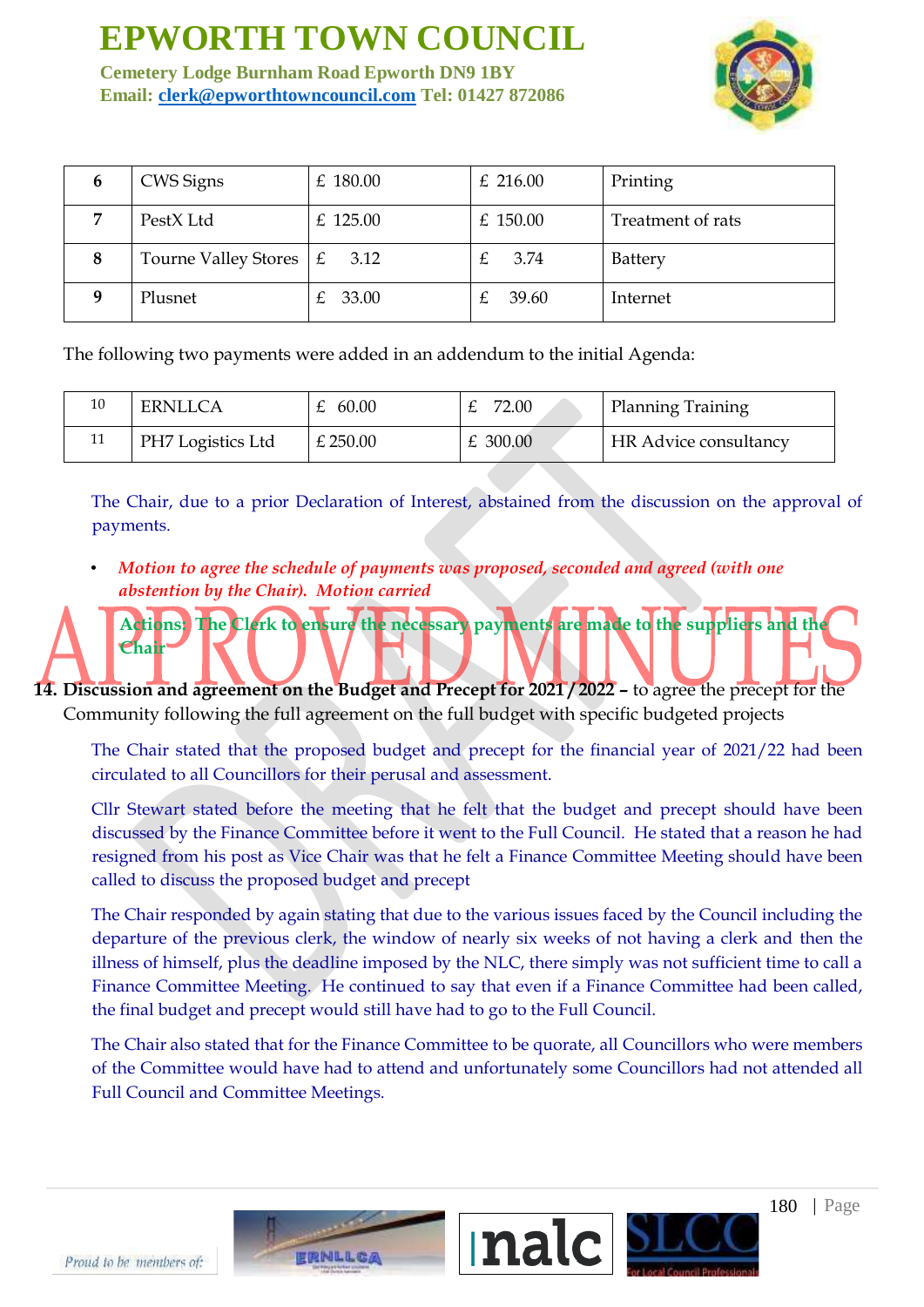**Cemetery Lodge Burnham Road Epworth DN9 1BY Email: clerk@epworthtowncouncil.com Tel: 01427 872086**



On the proposed budget and precept, the Chair said that he had worked with the new Clerk on the budget and the corresponding precept needed and they had taken the previously discussed budget lines as reference.

The main points that the Chair wanted to proposes was that:

- The precept to either remain the same of only a small increase from the previous year due to the fact that there had been a large increase in 2020/21
- The precept has been proposed to increase by £1,976.58 (from £69,138.59 to £71,115.17). The proposed budget and precept for 2021/22 meant that the rise would only be 2.86%
- If the budget had stayed the same, the raise in the precept needed would have been in excess of 10% which the Chair felt was needed to be avoided especially during the current time when people are finding the economic climate difficult due to the pandemic
- The hours for designed for the Deputy Clerk have been reduced to fours a week at £13.79 per hour which had produced savings in excess of £3,500
- The Chair had to make the difficult recommendation of reducing some of the grants funds available from £10,000 to £7,000. But that it was hoped that if the various budget lines (such as Election costs) were not needed then the Council could make the decision to use those funds to increase the grants

budget through a virement movement. The Chair also stated that the Council was looking to increase the efficiencies of the Council operations through some modernisation investment which would decrease costs in the long term – such as the paper used (now that the Councillors have IT Tablets) as well modernising the banking, financial system and the cemetery management

The Councillors discussed the above points and recognised that the need for keeping the rise in the precept to as low as possible was pertinent in the current climate.

Cllr Whittaker stated that it was clear that the Council would still be achieving most of the objectives they had and it was hoped that through good financial management the Council could benefit from the savings that would be generated.

• *Motion to agree the budget and the precept was proposed, seconded and agreed unanimously. Motion carried*

**Actions: The Clerk to ensure the necessary detail and form is sent to the NLC to confirm the Precept that the ETC had asked for.**

### **15. Consider quotes to cemetery pathways – supporting paperwork attached**

The Chair confirmed that there were three quotes for the work to be done on the cemetery pathway. The three quotes were £1300, £720 + VAT and £850. The quotes that did not quote VAT did not clarify it these were net or gross of VAT.



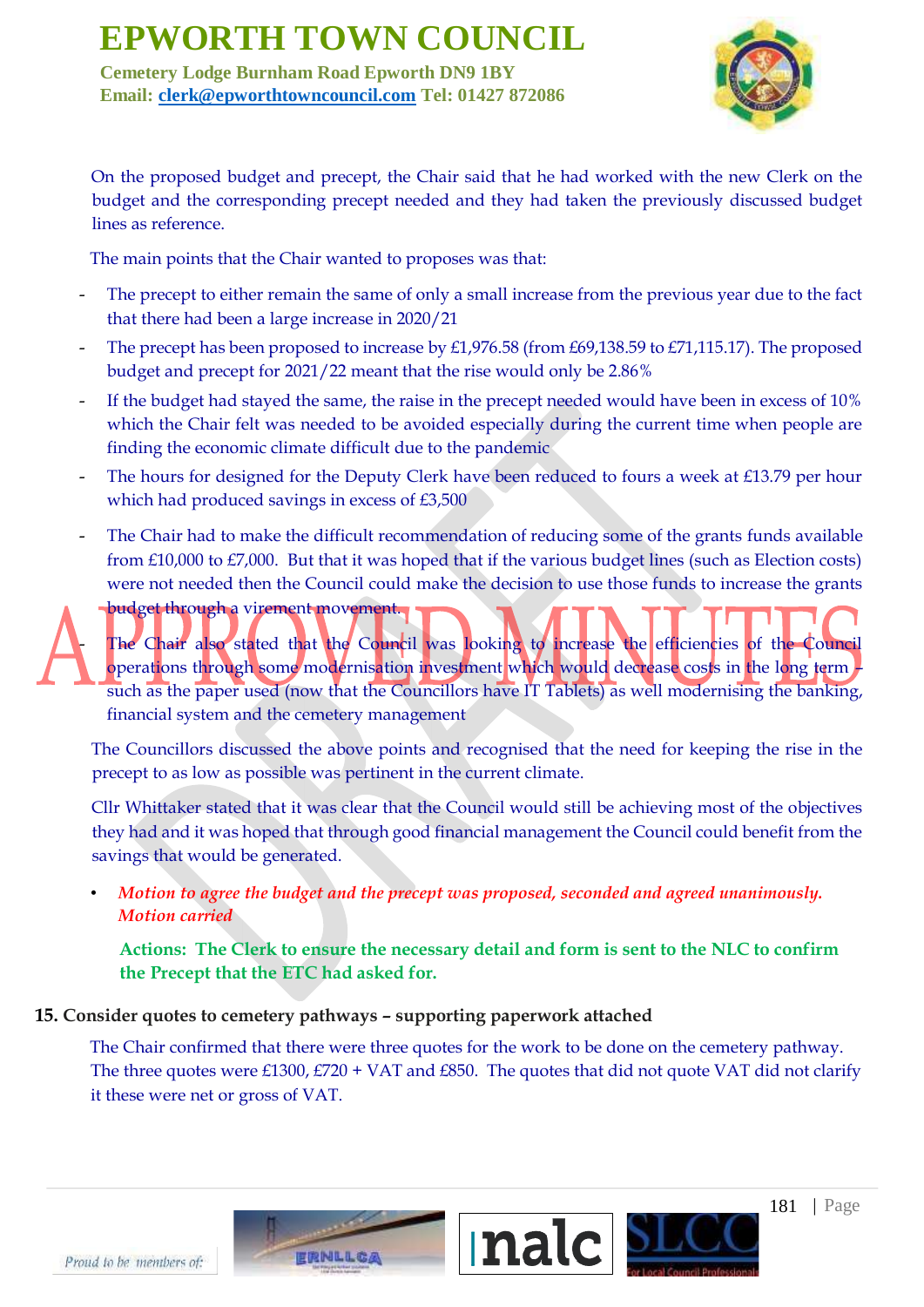**Cemetery Lodge Burnham Road Epworth DN9 1BY Email: clerk@epworthtowncouncil.com Tel: 01427 872086**



The Council considered all the quotes and felt there was no reason why the lowest quote of £720 + VAT from Axholme Landscapes couldn't be chosen to undertake the work.

• *Motion to agree the quote from Axholme Landscapes to lay the new pathway at the Cemetery was proposed, seconded and agreed unanimously. Motion carried*

**Actions: The Clerk to contact Axholme Landscapes and arrange the works. Once the works were completed to report back to the E&C Committee.**

**16. Resolve the cost of hanging baskets to local businesses –** see attached quote

Cllr R. Whittaker stated that the price that the local businesses had been charged had been the same as £20 for a number of years and she felt that as local businesses had been suffering from the pandemic it would be a generous contribution from the Council to keep the amount at the same. She did admit that the price that the Tune's Nursery were charging the Council had increased to £28.50 and that £8.50 subsidy the Council were possibly in effect giving needed consideration.

The Council did accept that they may need to raise the amount they charged the businesses for the hanging baskets – either this year or next.

**AMENDMENT PROPOSED**: The Council considered an amendment that in the letter to the businesses advertising the hanging baskets, the Council should make the businesses aware of the actual cost to the Council and invite the business to make an additional payment over and above the HB price if they wish

Cllr R Whittaker offered get a list of the businesses to the Clerk and then to hand deliver the letters to each business.

• *Motion to agree the price that the Council charge the businesses for each hanging basket to be kept at £20, and the amendment of the wording of the letter to include a voluntary additional payment was proposed, seconded and agreed unanimously. Motion carried*

**Actions: The Clerk to complete the letter template and get them ready for hand delivery by Cllr Whittaker.**

**17. Discussion & vote on amendment to Standing Order 15b –** documents to be sent to Councillors digitally

A proposal by Cllr R Whittaker to change the wording of the standing order. She proposed that as the Councillors were being given IT Tablets to use, and the current wording of the section of the standing order does not permit items to be sent by a digital means, it needed changed to.

The wording of the standing order 15b currently states:

*b The clerk shall: i. at least three clear days before a meeting of the council, a committee and a sub-committee serve on councillors, by deliver or post at their residences, a signed summons confirming the time, place and the agenda.*

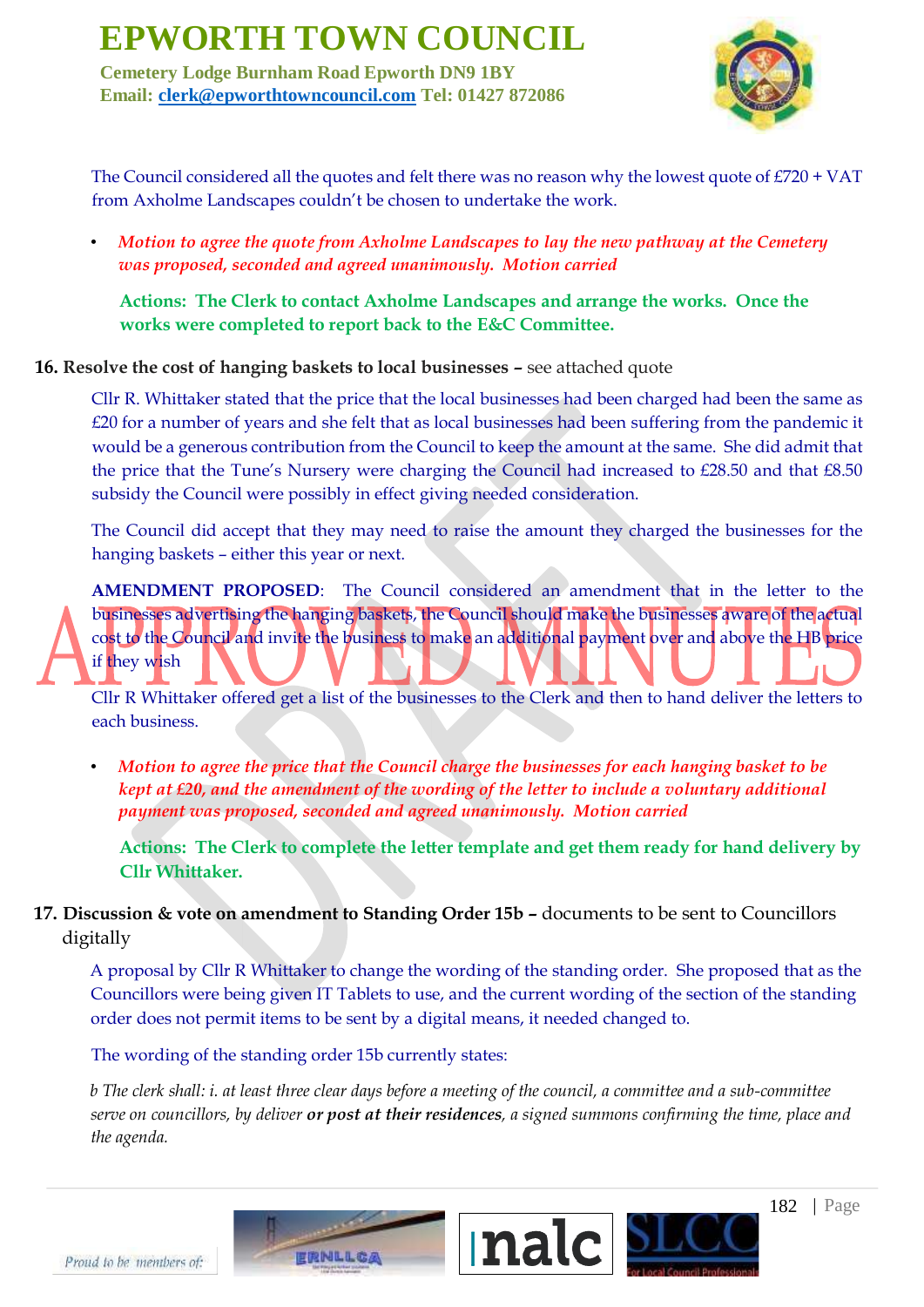**Cemetery Lodge Burnham Road Epworth DN9 1BY Email: clerk@epworthtowncouncil.com Tel: 01427 872086**



#### It was suggested it should read as:

*b The clerk shall: i. at least three clear days before a meeting of the council, a committee and a sub-committee serve on councillors, by deliver by a digital means, a signed summons confirming the time, place and the agenda.*

The Chair recommended that while the changing of the wording was necessary, it would be prudent to allow a month (March 2021) of a 'cross over' to allow both paper packs and digital packs.

• *Motion to agree that the Council's Standing Order 15b be changed as above of was proposed, seconded and agreed unanimously. Motion carried.*

**Actions: The Clerk to ensure the Standing Order document be changed.**

#### **18. Discussion of GDPR and vote of appointment of a Data Protection Officer for the Council**

The Chair introduced the subject of the issue data protection for the Council and asked the Clerk to go through the issues.

The Clerk stated that while it was not mandatory for the Council to have a DPO, it was strongly advised by the ICO to ensure that there was a proper process of the data protection. As the Council is a Data Controller it had legal responsibilities and that by having a DPO the Council would have a mechanism to ensure that should any data breaches occur, there was person (outside of the normal Council decision making) to both review the data breach detail and decide if the breach should be reported to the ICO. The Clerk continued to say that the DPO must the sole decision maker of the action needed for the data breach and that while Council would be notified in due course, it would the DPO who would decide the actions needed, not the Council.

The Council discussed the need of a DPO and while it was not obligated, it was best practice to have one.

Cllr Harm nominated the Clerk to be the DPO.

• *Motion to agree that the Clerk should be the DPO for the Council was proposed, seconded and agreed unanimously. Motion carried.*

**Actions: The Clerk would look to propose a policy in line with data management and data breach procedures.** 

### **19. Discussion and vote on Banking service for the Council –** move to a digital banking service

The Chair confirmed that the Clerk had written a recommended business paper and it had been circulated to all Councillors. The Chair confirmed that a decision to move to an online enabled digital bank was taken in April 2020 but that the process of reviewing which bank to use had unfortunately stalled.

The Council discussed the fact that it was felt the current bankers, HSBC, were not customer friendly in regard to what local Councils needed.



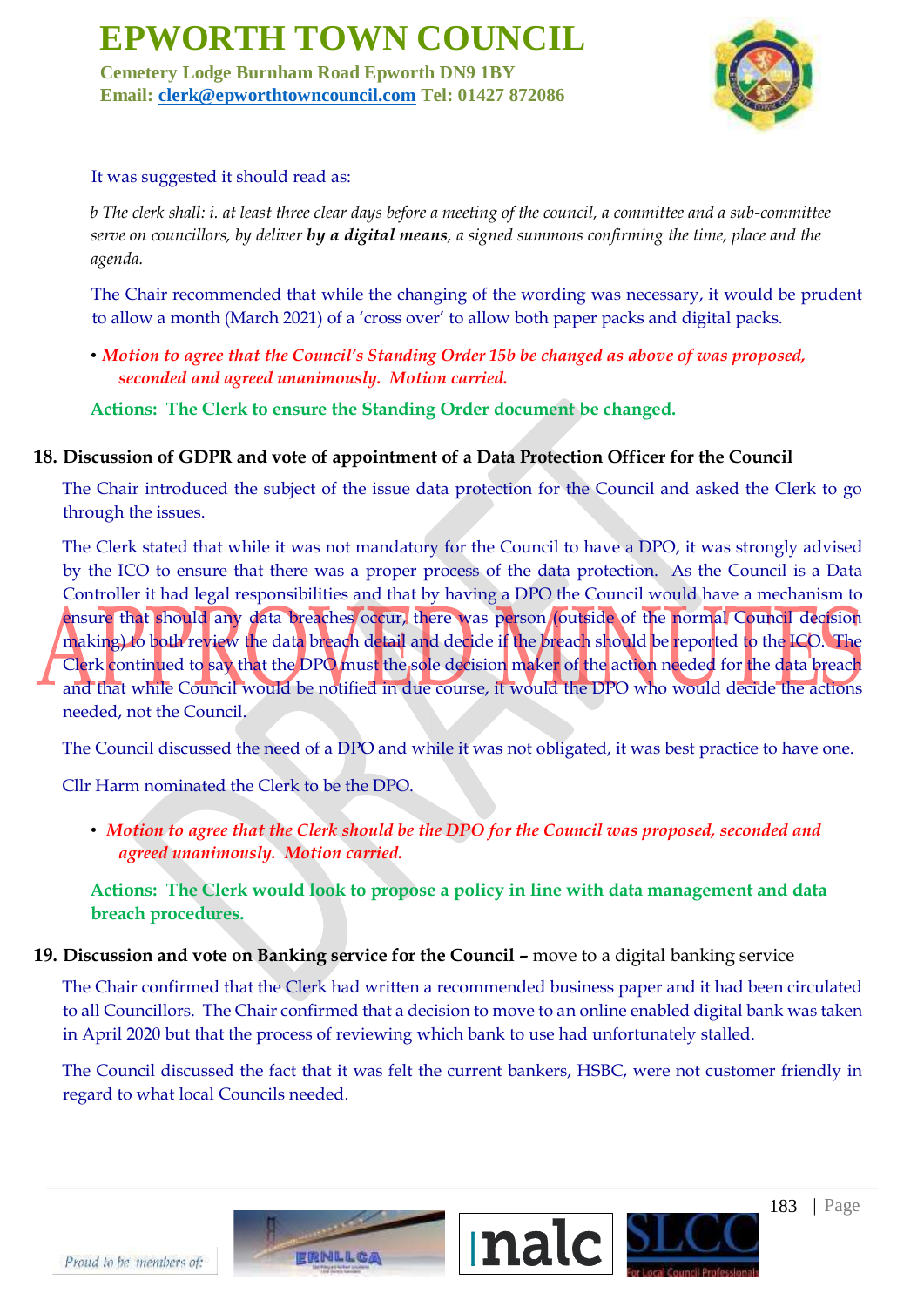**Cemetery Lodge Burnham Road Epworth DN9 1BY Email: clerk@epworthtowncouncil.com Tel: 01427 872086**



The Clerk in the submitted business paper had recommended the Council moving to UNITY TRUST BANK plc – a bank he had previously help move three Councils he was associated with.

The Clerk did state the process of the way Unity Trust works was that the Clerk would have authority to input payments (but not authorise) and the Councillors would be able to authorise (but not input). Payment approval would require two Councillors to approve – this was in line with the current cheque signing process.

• *Motion to agree that the bank services for the Council to move to UNITY TRUST BANK plc as recommended by the Clerk was proposed, seconded and agreed unanimously. Motion carried.*

**Actions: Clerk to start writing a proposal of how the practical side of the payment approvals would work and report back the Financial Committee and the Full Council.** 

**20. Discussion and vote on use of Councillors' ETC specific email account –** any Council documents or detail only to sent to specific ETC Councillor email address

The Chair opened this agenda point and stated that most Councillors had a specific ETC Councillor email set up and were using the email account. It was felt that the reason to propose that each Councillor only used specific ETC Councillor email was that it:

- Protected the individual Councillor from having their personal email accounts being subject to FOI enquiries
	- Portrayed the image on the Councillor in a more professional manner in email communication and reassured recipients of the emails that the email definitely was from a ETC Councillor
	- Helps to protect the Council's legal obligation to guard the personal and confidential data it holds

The Chair stated that it needed a uniform approach to ensure that all Councillors were very clear and knew their obligations in using email communications.

• *Motion to make the mandatory use of specific ETC Councillor email accounts for Council business was proposed, seconded and agreed. Motion carried.*

**Actions: Clerk to ensure that all Councillors are aware and any future Council business papers or documents to be sent to the ETC Councillor email address only.**

**21. Discussion and vote on amendment on Standing Order 12 e - Digital recordings of all meetings to** be stored for a minimum of 12 months

This was a proposal made by Cllr R Whittaker. She stated that if the meetings of both the Full Council and the Committees were recorded and the recordings kept for 12 months (as to the current arrangement of the recording being deleted once the minutes had been agreed) it would allow the Council a longer timescale to revisit recordings should it be necessary.

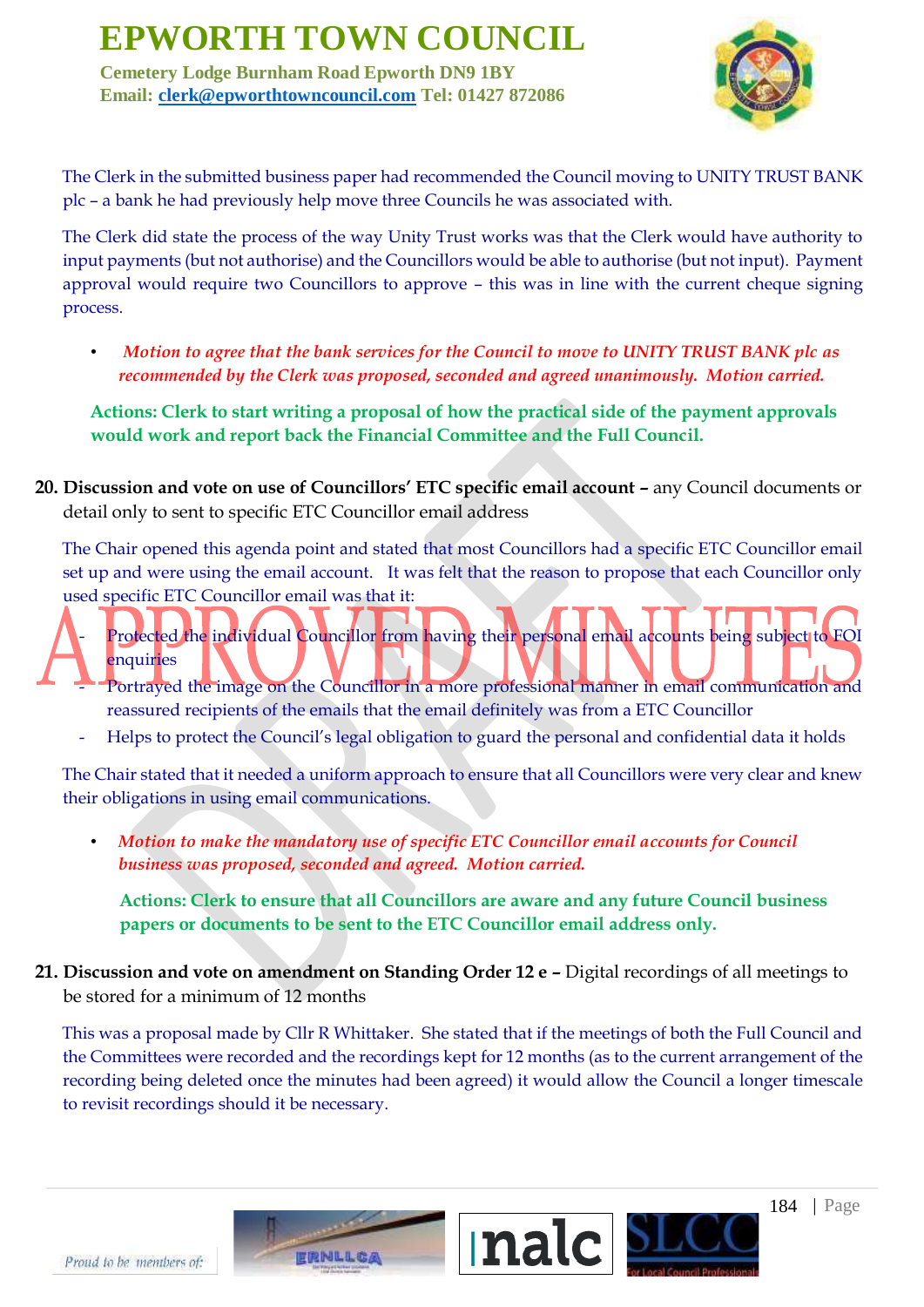**Cemetery Lodge Burnham Road Epworth DN9 1BY Email: clerk@epworthtowncouncil.com Tel: 01427 872086**



The Chair opened the discussion in regard to the proposal and invited contributions from Councillors. The Chair did state that currently only the Full Meetings are recorded and not the Committee meetings.

The wording of the 15e of the Standing Order currently reads:

*"Upon a resolution which confirms the accuracy of the minutes of a meeting, the draft minutes or recordings of the meeting for which approved minutes exist shall be destroyed".* 

### The wording has been suggested to change to:

*"Upon a resolution which confirms the accuracy of the minutes of any formal Council meeting (either Full Council or Committee), the draft minutes shall be destroyed but the digital recordings of the meetings shall be saved for a period of 12 months (or longer if the Council direct) and then destroyed.* 

Cllr Harm did agree that it was a very good idea but how would the Chair (or the Clerk) ensure that the meetings were recorded from the outset? The Clerk suggested the wording of the Agenda Point 1 – Welcome could have the recording instruction attached.

- *Motion to agree that all Council Meetings (both Full Council and Committees) would be recorded*  and the recordings kept digitally for 12 months was proposed, seconded and agreed *carried.* **Actions: The Clerk would ensure that the agenda point 1 is amended.**
- **22. Minutes of the last Combined E&C Committee Meeting (06 Jan 21) –** to confirm the minutes are accurate

The Chair introduced the point but the detail was introduced by Cllr Finch.

The Chair showed the minutes through a presentation. Cllr Finch stated that the only issue was that the name of the person who Clerked the meeting needed adding for transparency.

• *Motion to agree the accuracy of the minutes (to include the name of the Clerk) was proposed, seconded and agreed. Motion carried.*

### **Action: The Clerk to ensure the name of the Clerk to be added.**

### **23. Discussion and agreement on the quotes for the heating work on the Chapel of Rest**

This item was introduced by Cllr R Whittaker who had been managing the specifics of the Chapel of Rest project. She stated that she had received three quotes from local electrical contractors (the Clerk had distributed these to the Councillors) – the quotes were to install electrical points in the C of R to then allow the connection of heaters. The heating was to allow a more flexible use of the building. The three quotes for the same work were for £360, £318 and £300.

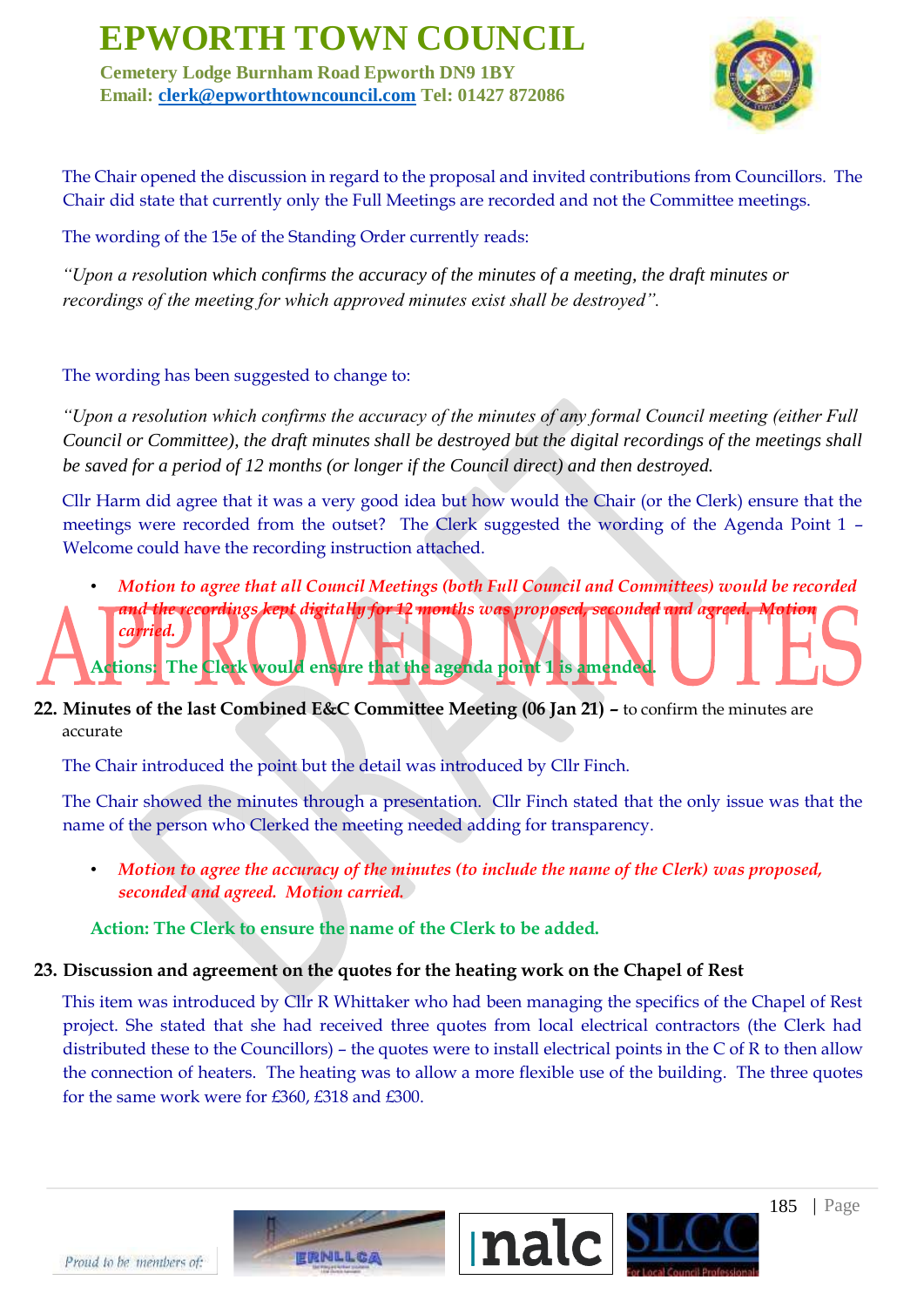**Cemetery Lodge Burnham Road Epworth DN9 1BY Email: clerk@epworthtowncouncil.com Tel: 01427 872086**



The clerk went through the obligations of the Council that if they did not choose the cheapest quote, they would have to demonstrate a specific reason to use more tax payer's money that needed.

Cllr Whittaker felt that the quote from a contractor which submitted the £318 quote should be applauded for their help.

The Councillors did discuss in detail that in the current climate of saving money, Cllr Woods did state that can the Council justify spending more money than needed and thus should chose the cheapest quote.

The cheapest quote was from Skidmore Electrical.

• *Motion to agree the quote from Skidmore Electrical for the installation of the electric points at the Chapel of Rest for £300 was proposed, seconded and agreed. Motion carried.*

**Action: The Clerk to contact Skidmore Electrical to arrange the works and then report back to the E&C Committee.**

#### **24. Discussion and agreement on the quotes for the hanging baskets**

The Clerk had circulated the quote from Tune's Nursery in regard to the cost of each hanging basket to be £28.50 which included delivery.

Cllr R Whittaker stated that the baskets that they had supplied last year were high quality. The Clerk stated that it would be best practice the following year to run a tender programme and to encourage tenders from at least three nurseries – the matrix of how the tenders were chosen would have to be decided before tenders were invited.

• *Motion to agree the quoted price from Tunes Nursery of £28.50 per hanging basket was proposed, seconded and agreed. Motion carried.*

**Action: The Clerk to let Tunes Nursery that the price they quoted had been accepted and that once the Council was aware of the amount of hanging baskets being ordered to let them know.**

#### **25. Agreement on the Job Description for the new Handy Person role**

The Chair stated Cllr Finch, Cllr R Whittaker and himself had informally discussed the various duties the Council felt should be included in the role.

The Clerk confirmed he had circulated the proposed job description to all Councillors.

The Chair stated that if the job description was accepted, the recruitment of the role should be started quickly to get the person in place ready for when the Council take the litter contract back in house.

It was discussed by the Council that the job description was what was needed and that it was a good piece of work by the Councillors.



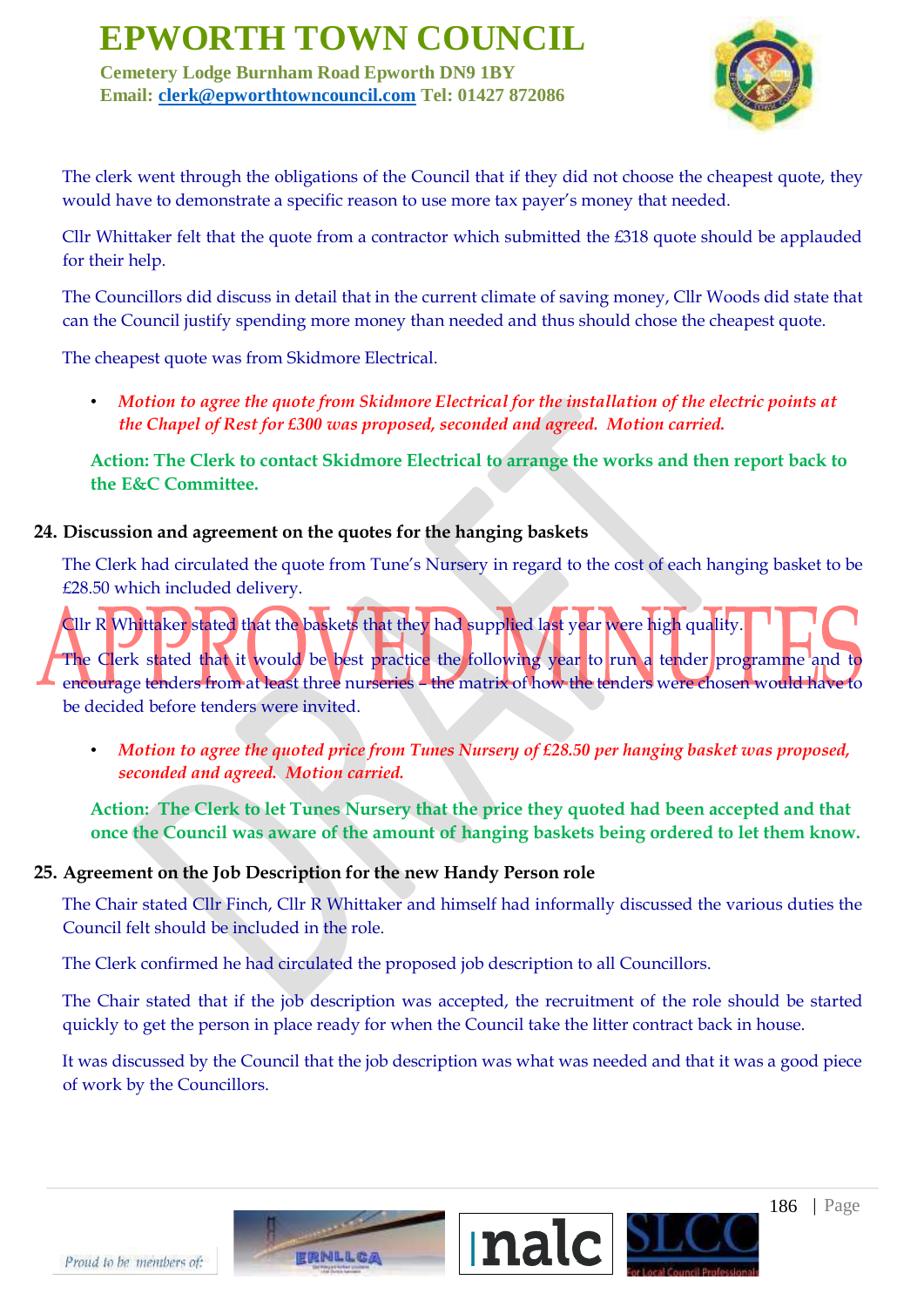**Cemetery Lodge Burnham Road Epworth DN9 1BY Email: clerk@epworthtowncouncil.com Tel: 01427 872086**



• *Motion to agree the job description of the Handy Person and to start recruitment for the role was proposed, seconded and agreed. Motion carried.*

**Action: The Clerk to complete the advert for the role and ensure the advert is placed on the Council noticeboards.**

### **26. Cemetery Management –** discussion of the proposal to engage in a digitised approach

The Chair opened the discussion – it was a business paper recommendation from the Clerk that had been submitted to all the Councillors.

The core of the recommendation was that the cemetery management would move from a long-winded paper-based process to a digital online cloud-based operation which would save time, ensure the cemetery management operation was more accurate as well as being able to be accessed remotely.

It would also be far more secure in ensuring the records of plot purchase was not accidently misrepresented and allowed other person's use for burial. The Clerk confirmed that the project had been provisionally included in the budget

Cllr R Whittaker stated that when she had to manage the process while the Council was without a clerk and the Chair was ill, she had found the paper records of the cemetery very hard to manage and thus anything to smooth the process would be welcomed.

# The Chair felt it was a good idea and that it may be worth waiting 4-6 weeks while other changes in Council operations were bedded in.

Cllr Harm recommended that this issue be passed to the E&C Committee for a more detailed discussion. This was discussed by the Council and agreed.

• *Motion to ask the E&C Committee to look into the detail of the proposal and then update the Full Council was proposed, seconded and agreed unanimously. Motion carried*

**Action: The Clerk to ensure this is included in the next E&C Committee meeting.**

**27. Upgrade of rubbish collection -** move to a larger bin (660ltr) and to a fortnightly collection

The Chair went through the details of the prices for the larger bin provision which had been circulated by the Clerk to all Councillors.

The Chair had obtained two prices for the size of bin needed – one was from a private contractor and the other from NLC. The price from NLC at £397.80 for the bin and a fortnightly collection was the cheapest.

The Clerk confirmed that as part of the process of getting the larger bin for the litter collection, he had applied and received the necessary Waste Transport Licence.

• *Motion to support the engagement with NLC to have them supply the 660ltr bin and receive a fortnightly collection was proposed, seconded and agreed unanimously. Motion carried*

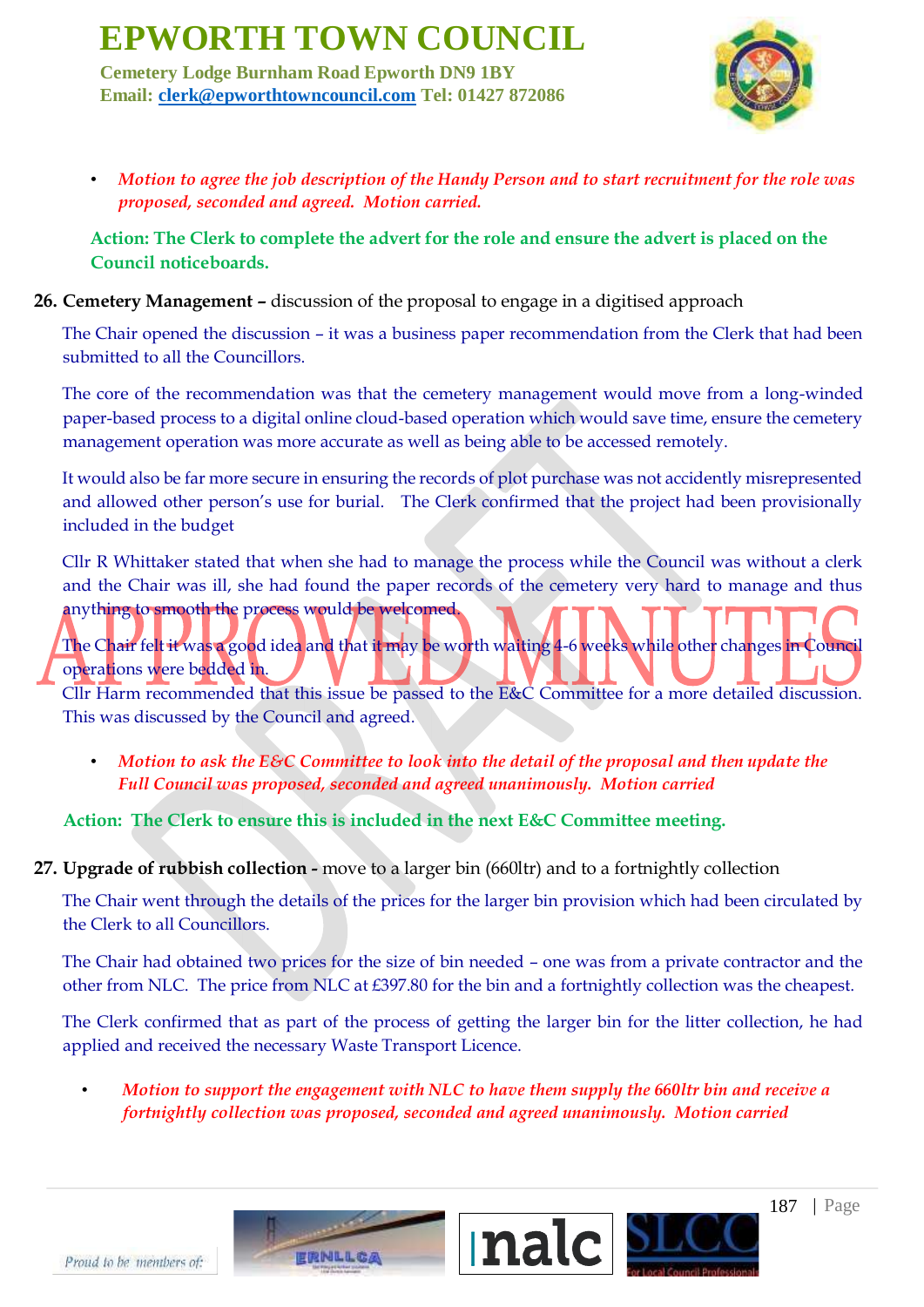**Cemetery Lodge Burnham Road Epworth DN9 1BY Email: clerk@epworthtowncouncil.com Tel: 01427 872086**



### **Action: The Clerk to contact the NLC to arrange the start of the waste bin contract.**

**28. Minutes of the last two Planning Committee Meetings (08 Dec 2020 and 04 Jan 2021) –** to confirm these minutes are accurate

The Clerk confirmed that the minutes for the two meetings had been circulated to Councillors in the packs they were all sent.

The Councillors did see that the minutes for the meeting of 08 December 2020 were still in the rough draft format and thus it was discussed if the decision to agree the accuracy of the minutes for this meeting should be moved to the next meeting. The Chair agreed this was appropriate.

In regard to the minutes of the Planning Meeting on the 08 January 2021, the Clerk had circulated the minutes to the Councillors – the Chair also presented the minutes on screen as well and went through the details.

- *Motion to agree accuracy of the minutes as a true record of the 08 January Planning Committee Meeting was proposed, seconded and agreed. Motion carried.*
- **29. Planning application to review and vote –** App PA / 2021 / 85 38 Forge Drive, Epworth, DN9 1JN. Application for determination of the requirement for prior approval of a household extension The Chair opened the discussion about the planning application – this was not discussed by the Planning Committee as the application was too late to meet the Planning Committee deadline. The Chair provided the copies of the various documents as part of the application and showed where the

property was, what the proposal was and the possible effect on the environment.

Cllr R Whittaker (as Chair of the Planning Committee) explained the details of the application and stated it was prior approval planning application.

• *Motion to support the planning application was proposed, seconded and agreed unanimously. Motion carried*

**Actions: Clerk will ensure that this decision is submitted through the NYC Planning Portal.**

**30. Questions to the Chairman –** any update from Councillors from members of the community since the publication of the Agenda

The Chair asked for any questions from the Councillors – none were forthcoming

Cllr Harm stated that he wanted to thank the Chair for ensuring the Council kept running during the period of the previous clerk leaving and the new clerk been appointed. He also wanted to thank the new Clerk for picking up and meeting the needs of the council quickly and recognised his hard work.